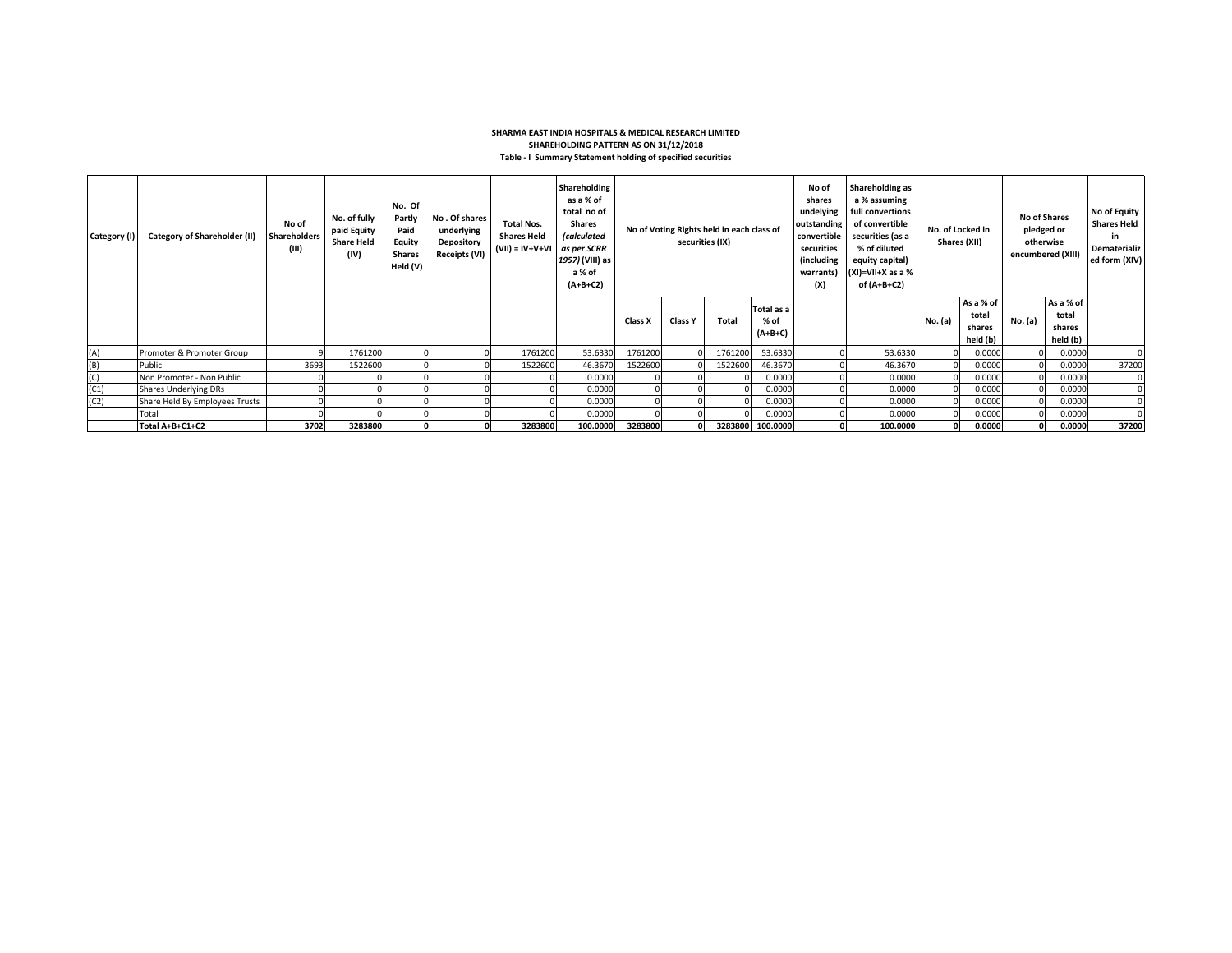## **Table - II Statement showing shareholding pattern of the Promoter and Promer Group SHAREHOLDING PATTERN AS ON 31/12/2018 SHARMA EAST INDIA HOSPITALS & MEDICAL RESEARCH LIMITED**

| S.No.             | Category & Name of the Shareholder                          | PAN(II)    | No of<br>Shareholders<br>(III) | No. of fully<br>paid Equity<br><b>Share Held</b><br>(IV) | No. Of<br>Partly<br>Paid<br>Equity<br><b>Shares</b><br>Held (V) | No. Of shares Total Nos.<br>underlying<br>Depository<br><b>Receipts (VI)</b> | <b>Shares</b><br>Held (VII) =<br>IV+V+VI | Shareholding<br>as a % of total<br>no of Shares<br><i><b>calculated as</b></i><br>per SCRR<br>1957) (VIII) as a<br>% of (A+B+C2) | No of Voting Rights held in each class of<br>securities (IX) |                | No of<br>shares<br>undelying<br>outstanding<br>convertible<br>securities<br>(including<br>warrants)<br>(X) | Shareholding as a<br>% assuming full<br>convertions of<br>convertible<br>securities (as a %<br>of diluted equity<br>capital) (XI)=VII+X<br>as a % of (A+B+C2) |          | No. of Locked in<br>Shares (XII) |          | <b>No of Shares</b><br>pledged or<br>otherwise<br>encumbered (XIII) | <b>No of Equity</b><br><b>Shares Held</b><br>in<br>Dematerializ<br>ed form (XIV) |                                          |                |
|-------------------|-------------------------------------------------------------|------------|--------------------------------|----------------------------------------------------------|-----------------------------------------------------------------|------------------------------------------------------------------------------|------------------------------------------|----------------------------------------------------------------------------------------------------------------------------------|--------------------------------------------------------------|----------------|------------------------------------------------------------------------------------------------------------|---------------------------------------------------------------------------------------------------------------------------------------------------------------|----------|----------------------------------|----------|---------------------------------------------------------------------|----------------------------------------------------------------------------------|------------------------------------------|----------------|
|                   |                                                             |            |                                |                                                          |                                                                 |                                                                              |                                          |                                                                                                                                  | Class X                                                      | <b>Class Y</b> | Total                                                                                                      | <b>Total as</b><br>a % of<br>$(A+B+C)$                                                                                                                        |          |                                  | No. (a)  | As a %<br>of total<br>shares<br>held (b)                            | No. (a)                                                                          | As a % of<br>total<br>shares<br>held (b) |                |
| (1)               | Indian                                                      |            |                                |                                                          |                                                                 |                                                                              |                                          |                                                                                                                                  |                                                              |                |                                                                                                            |                                                                                                                                                               |          |                                  |          |                                                                     |                                                                                  |                                          |                |
| (a)               | Individual                                                  |            |                                | 756200                                                   |                                                                 |                                                                              | 756200                                   | 23.0282                                                                                                                          | 756200                                                       | $\Omega$       | 756200                                                                                                     | 23.0282                                                                                                                                                       |          | 23.0282                          |          | 0.0000                                                              |                                                                                  | 0.0000                                   | $\Omega$       |
|                   | Brijmohan Sharma                                            |            |                                | 62000                                                    |                                                                 |                                                                              | 62000                                    | 1.8881                                                                                                                           | 62000                                                        | $\Omega$       | 62000                                                                                                      | 1.8881                                                                                                                                                        |          | 1.8881                           |          | 0.0000                                                              |                                                                                  | 0.0000                                   | $\Omega$       |
|                   | Jayshree Sharma                                             |            |                                | 58000                                                    |                                                                 |                                                                              | 58000                                    | 1.7662                                                                                                                           | 58000                                                        | $\Omega$       | 58000                                                                                                      | 1.7662                                                                                                                                                        |          | 1.7662                           |          | 0.0000                                                              |                                                                                  | 0.0000                                   | $\Omega$       |
|                   | Maya Sharma                                                 | ABXPS3785L |                                | 160800                                                   |                                                                 |                                                                              | 160800                                   | 4.8968                                                                                                                           | 160800                                                       | $\Omega$       | 160800                                                                                                     | 4.8968                                                                                                                                                        |          | 4.8968                           |          | 0.0000                                                              |                                                                                  | 0.0000                                   | $\Omega$       |
|                   | Pradeep Sharma                                              | ACAPS0489B |                                | 23200                                                    |                                                                 |                                                                              | 23200                                    | 0.7065                                                                                                                           | 23200                                                        | $\Omega$       | 23200                                                                                                      | 0.7065                                                                                                                                                        |          | 0.7065                           |          | 0.0000                                                              |                                                                                  | 0.0000                                   | $\Omega$       |
|                   | Rajesh Sharma                                               | AHWPS0110N |                                | 40000                                                    |                                                                 |                                                                              | 40000                                    | 1.2181                                                                                                                           | 40000                                                        | $\Omega$       | 40000                                                                                                      | 1.2181                                                                                                                                                        |          | 1.2181                           |          | 0.0000                                                              |                                                                                  | 0.0000                                   | $\sqrt{2}$     |
|                   | Shailendra Sharma                                           | AFEPS7340Q |                                | 412200                                                   |                                                                 |                                                                              | 412200                                   | 12.5525                                                                                                                          | 412200                                                       | $\Omega$       | 412200                                                                                                     | 12.5525                                                                                                                                                       | n        | 12.5525                          |          | 0.0000                                                              |                                                                                  | 0.0000                                   | $\mathfrak{g}$ |
| $\frac{(b)}{(c)}$ | Huf                                                         |            |                                |                                                          |                                                                 |                                                                              | $\Omega$                                 | 0.0000                                                                                                                           |                                                              | $\Omega$       |                                                                                                            | 0.0000                                                                                                                                                        |          | 0.0000                           |          | 0.0000                                                              |                                                                                  | 0.0000                                   | $\mathfrak{g}$ |
|                   | Central Govt /state Govt/ President Of India                |            |                                |                                                          |                                                                 |                                                                              | $\Omega$                                 | 0.0000                                                                                                                           |                                                              |                |                                                                                                            | 0.0000                                                                                                                                                        |          | 0.0000                           |          | 0.0000                                                              |                                                                                  | 0.0000                                   | $\Omega$       |
| (d)               | Financial Inst/banks                                        |            |                                |                                                          |                                                                 |                                                                              | $\Omega$                                 | 0.0000                                                                                                                           |                                                              |                |                                                                                                            | 0.0000                                                                                                                                                        |          | 0.0000                           |          | 0.0000                                                              |                                                                                  | 0.0000                                   | $\sqrt{2}$     |
| (e)               | Any other                                                   |            |                                |                                                          |                                                                 |                                                                              |                                          |                                                                                                                                  |                                                              |                |                                                                                                            |                                                                                                                                                               |          |                                  |          |                                                                     |                                                                                  |                                          |                |
|                   | Other - Body Corporate                                      |            |                                | 1005000                                                  |                                                                 |                                                                              | 1005000                                  | 30.6048                                                                                                                          | 1005000                                                      | $\Omega$       | 1005000                                                                                                    | 30.6048                                                                                                                                                       |          | 30.6048                          |          | 0.0000                                                              |                                                                                  | 0.0000                                   | $\Omega$       |
|                   | Kshitij Enterprises(p)ltd                                   |            |                                | 150700                                                   |                                                                 |                                                                              | 150700                                   | 4.5892                                                                                                                           | 150700                                                       |                | 150700                                                                                                     | 4.5892                                                                                                                                                        |          | 4.5892                           |          | 0.0000                                                              |                                                                                  | 0.0000                                   | $\Omega$       |
|                   | Sharma Hospital Pvt. Ltd.                                   | AACCS1237J |                                | 670400                                                   |                                                                 |                                                                              | 670400                                   | 20.4154                                                                                                                          | 670400                                                       | $\Omega$       | 670400                                                                                                     | 20.4154                                                                                                                                                       | $\Omega$ | 20.4154                          |          | 0.0000                                                              |                                                                                  | 0.0000                                   | $\mathfrak{g}$ |
|                   | Sharma Nur.home&bone Hosp                                   | AACCS4866P |                                | 183900                                                   |                                                                 |                                                                              | 183900                                   | 5.6002                                                                                                                           | 183900                                                       |                | 183900                                                                                                     | 5.6002                                                                                                                                                        |          | 5.6002                           |          | 0.0000                                                              |                                                                                  | 0.0000                                   | $\Omega$       |
|                   | Sub - Total                                                 |            |                                | 1761200                                                  |                                                                 |                                                                              | 1761200                                  | 53.6330                                                                                                                          | 1761200                                                      |                | 1761200                                                                                                    | 53.6330                                                                                                                                                       |          | 53.6330                          |          | 0.0000                                                              |                                                                                  | 0.0000                                   | $\sqrt{2}$     |
| (2)               | Foreign                                                     |            |                                |                                                          |                                                                 |                                                                              |                                          |                                                                                                                                  |                                                              |                |                                                                                                            |                                                                                                                                                               |          |                                  |          |                                                                     |                                                                                  |                                          |                |
| (a)               | Individual(nri/ Foriegn Individual)                         |            |                                |                                                          |                                                                 |                                                                              | $\Omega$                                 | 0.0000                                                                                                                           | $\Omega$                                                     | $\Omega$       |                                                                                                            | 0.0000                                                                                                                                                        | $\Omega$ | 0.0000                           | $\Omega$ | 0.0000                                                              |                                                                                  | 0.0000                                   | $\Omega$       |
| (b)               | Government                                                  |            |                                |                                                          |                                                                 |                                                                              | $\Omega$                                 | 0.0000                                                                                                                           |                                                              |                |                                                                                                            | 0.0000                                                                                                                                                        |          | 0.0000                           |          | 0.0000                                                              |                                                                                  | 0.0000                                   | $\Omega$       |
| (c)               | Institutions                                                |            |                                |                                                          |                                                                 |                                                                              | $\Omega$                                 | 0.0000                                                                                                                           |                                                              | $\Omega$       |                                                                                                            | 0.0000                                                                                                                                                        |          | 0.0000                           |          | 0.0000                                                              |                                                                                  | 0.0000                                   | $\Omega$       |
| (d)               | Foreign Portfolio Investor                                  |            |                                |                                                          |                                                                 |                                                                              | $\Omega$                                 | 0.0000                                                                                                                           |                                                              | $\Omega$       |                                                                                                            | 0.0000                                                                                                                                                        |          | 0.0000                           |          | 0.0000                                                              |                                                                                  | 0.0000                                   | $\Omega$       |
| (e)               | Any Other                                                   |            |                                |                                                          |                                                                 |                                                                              |                                          |                                                                                                                                  |                                                              |                |                                                                                                            |                                                                                                                                                               |          |                                  |          |                                                                     |                                                                                  |                                          |                |
|                   | Sub - Total                                                 |            |                                |                                                          |                                                                 |                                                                              |                                          |                                                                                                                                  |                                                              |                |                                                                                                            |                                                                                                                                                               |          |                                  | $\Omega$ |                                                                     |                                                                                  |                                          |                |
|                   | Total Shareholding of Promoter and<br><b>Promotor Group</b> |            |                                | 1761200                                                  |                                                                 |                                                                              | 1761200                                  | 53.633                                                                                                                           | 1761200                                                      |                | 1761200                                                                                                    | 53.633                                                                                                                                                        |          | 53.633                           |          |                                                                     |                                                                                  |                                          |                |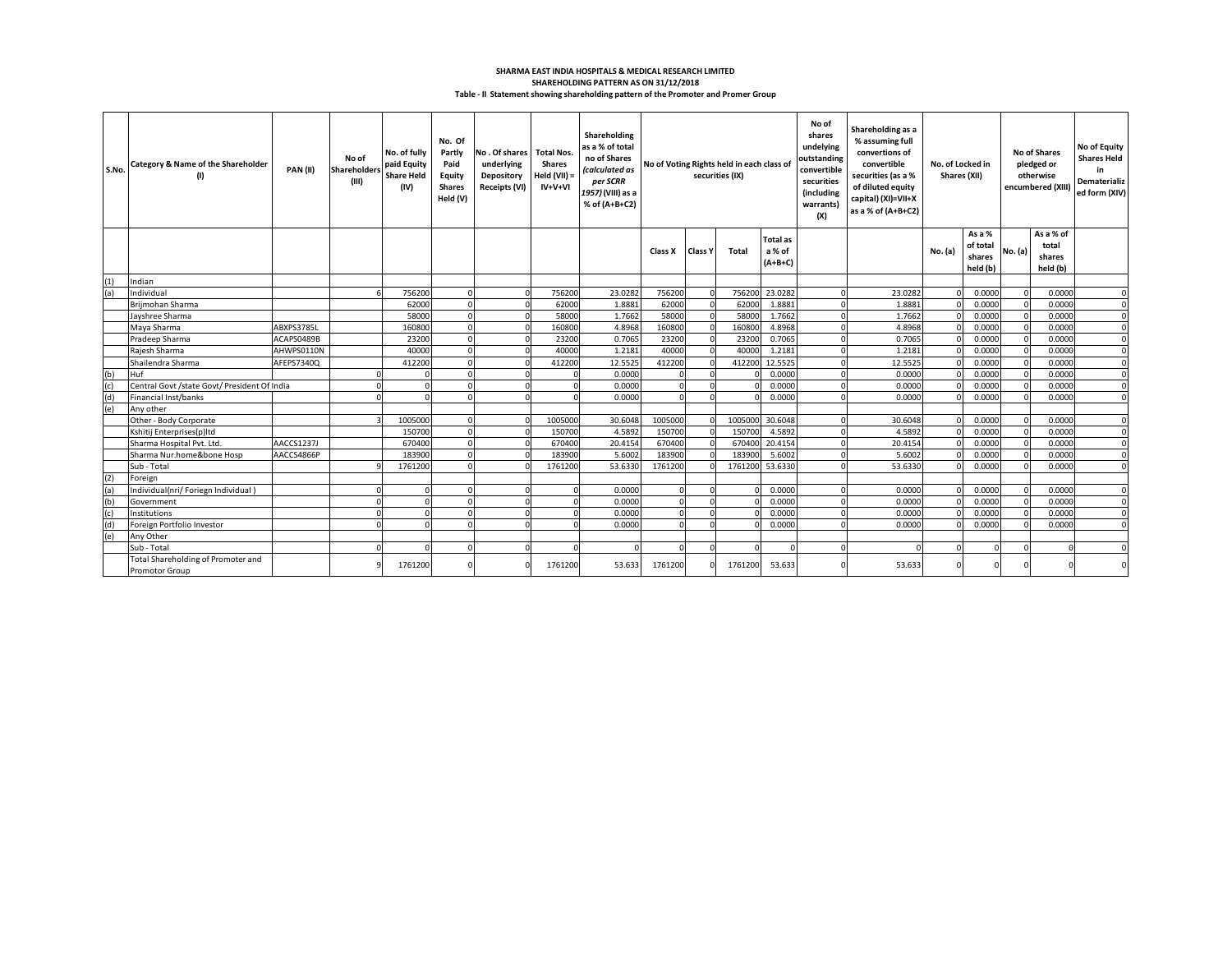## **Table - III Statement showing shareholding pattern of the Public shareholding SHARMA EAST INDIA HOSPITALS & MEDICAL RESEARCH LIMITED SHAREHOLDING PATTERN AS ON 31/12/2018**

| S.No. | Category & Name of the Shareholder (I)                    | <b>PAN (II)</b> | No of<br>Sharehold<br>ers (III) | No. of<br>fully paid<br><b>Equity</b><br>Share<br>Held (IV) | No. Of<br>Partly<br>Paid<br><b>Equity</b><br><b>Shares</b><br>Held (V) | No.Of<br>shares<br>underlying<br>Depository<br>Receipts<br>(VI) | <b>Total Nos.</b><br><b>Shares Held</b><br>$(VII) =$<br>$IV+V+VI$ | Shareholdin<br>g as a % of<br>total no of<br><b>Shares</b><br>(calculated<br>as per SCRR<br>1957) (VIII)<br>as a % of<br>$(A+B+C2)$ |            |          | No of Voting Rights held in each class of<br>securities (IX) |                                 | Shareholding<br>as a %<br>No of shares<br>assuming full<br>undelying<br>convertions of<br>outstanding<br>convertible<br>convertible<br>securities (as a<br>securities<br>% of diluted<br>(including<br>equity capital)<br>warrants) (X)<br>(XI)=VII+X as a<br>% of (A+B+C2) |         | No. of Locked in<br>Shares (XII) |                                          | <b>No of Shares</b><br>pledged or<br>otherwise<br>encumbered (XIII |                                          | No of<br>Equity<br><b>Shares</b><br>Held in<br>Dematerial<br>ized form<br>(XIV) |
|-------|-----------------------------------------------------------|-----------------|---------------------------------|-------------------------------------------------------------|------------------------------------------------------------------------|-----------------------------------------------------------------|-------------------------------------------------------------------|-------------------------------------------------------------------------------------------------------------------------------------|------------|----------|--------------------------------------------------------------|---------------------------------|-----------------------------------------------------------------------------------------------------------------------------------------------------------------------------------------------------------------------------------------------------------------------------|---------|----------------------------------|------------------------------------------|--------------------------------------------------------------------|------------------------------------------|---------------------------------------------------------------------------------|
|       |                                                           |                 |                                 |                                                             |                                                                        |                                                                 |                                                                   |                                                                                                                                     | Class X    | Class Y  | <b>Total</b>                                                 | Total as a<br>% of<br>$(A+B+C)$ |                                                                                                                                                                                                                                                                             |         | No. (a)                          | As a % of<br>total<br>shares<br>held (b) | No. (a)                                                            | As a % of<br>total<br>shares<br>held (b) |                                                                                 |
| (1)   | Institutions                                              |                 |                                 |                                                             |                                                                        |                                                                 |                                                                   |                                                                                                                                     |            |          |                                                              |                                 |                                                                                                                                                                                                                                                                             |         |                                  |                                          |                                                                    |                                          |                                                                                 |
| (a)   | <b>Mutual Funds</b>                                       |                 |                                 |                                                             | $\Omega$                                                               | $\Omega$                                                        |                                                                   | 0.0000                                                                                                                              | $\Omega$   | n        | $\Omega$                                                     | 0.0000                          |                                                                                                                                                                                                                                                                             | 0.0000  |                                  | 0.0000                                   |                                                                    | 0.0000                                   | $\Omega$                                                                        |
| (b)   | Venture Capital Funds                                     |                 |                                 |                                                             | $\Omega$                                                               | $\Omega$                                                        |                                                                   | 0.0000                                                                                                                              |            |          |                                                              | 0.0000                          |                                                                                                                                                                                                                                                                             | 0.0000  | ſ                                | 0.0000                                   |                                                                    | 0.0000                                   | $\Omega$                                                                        |
| (c)   | Alternate Investment Funds                                |                 | n                               |                                                             | $\Omega$                                                               | $\Omega$                                                        | $\Omega$                                                          | 0.0000                                                                                                                              | $\Omega$   | $\Omega$ | n                                                            | 0.0000                          | $\Omega$                                                                                                                                                                                                                                                                    | 0.0000  | $\mathsf{C}$                     | 0.0000                                   |                                                                    | 0.0000                                   | $\mathbf 0$                                                                     |
| (d)   | Foreign Venture Capital Investors                         |                 |                                 |                                                             | $\Omega$                                                               | $\Omega$                                                        |                                                                   | 0.0000                                                                                                                              | n          | n        | n                                                            | 0.0000                          | $\Omega$                                                                                                                                                                                                                                                                    | 0.0000  | $\mathsf{C}$                     | 0.0000                                   |                                                                    | 0.0000                                   | $\Omega$                                                                        |
| (e)   | Foreign Portfolio Investros                               |                 |                                 |                                                             | $\Omega$                                                               | $\Omega$                                                        |                                                                   | 0.0000                                                                                                                              | n          | $\Omega$ |                                                              | 0.0000                          | $\Omega$                                                                                                                                                                                                                                                                    | 0.0000  |                                  | 0.0000                                   |                                                                    | 0.0000                                   | $\mathbf 0$                                                                     |
|       | Financial Inst/banks                                      |                 |                                 |                                                             | $\Omega$                                                               | $\Omega$                                                        |                                                                   | 0.0000                                                                                                                              | $\sqrt{2}$ |          |                                                              | 0.0000                          |                                                                                                                                                                                                                                                                             | 0.0000  |                                  | 0.0000                                   |                                                                    | 0.0000                                   | $\Omega$                                                                        |
| (g)   | <b>Insurance Companies</b>                                |                 |                                 |                                                             | $\Omega$                                                               | $\Omega$                                                        |                                                                   | 0.0000                                                                                                                              |            |          |                                                              | 0.0000                          | n                                                                                                                                                                                                                                                                           | 0.0000  |                                  | 0.0000                                   |                                                                    | 0.0000                                   | $\Omega$                                                                        |
| (h)   | Provident Funds/ Pension Fund                             |                 | $\Omega$                        |                                                             | $\Omega$                                                               | $\Omega$                                                        |                                                                   | 0.0000                                                                                                                              | n          | $\Omega$ |                                                              | 0.0000                          | $\Omega$                                                                                                                                                                                                                                                                    | 0.0000  | $\Omega$                         | 0.0000                                   |                                                                    | 0.0000                                   | $\Omega$                                                                        |
|       | Any other                                                 |                 |                                 |                                                             |                                                                        |                                                                 |                                                                   |                                                                                                                                     |            |          |                                                              |                                 |                                                                                                                                                                                                                                                                             |         |                                  |                                          |                                                                    |                                          |                                                                                 |
|       | Sub-total (B)(1)                                          |                 |                                 |                                                             |                                                                        | $\Omega$                                                        |                                                                   | 0.0000                                                                                                                              | $\Omega$   |          | $\Omega$                                                     | 0.0000                          |                                                                                                                                                                                                                                                                             | 0.0000  |                                  | 0.0000                                   |                                                                    | 0.0000                                   | $\Omega$                                                                        |
| (2)   | Central Govt /state Govt/ President Of India              |                 |                                 |                                                             |                                                                        | $\Omega$                                                        |                                                                   | 0.0000                                                                                                                              |            |          |                                                              | 0.0000                          |                                                                                                                                                                                                                                                                             | 0.0000  |                                  | 0.0000                                   |                                                                    | 0.0000                                   | $\Omega$                                                                        |
|       | Sub-total (B)(2)                                          |                 |                                 |                                                             | $\Omega$                                                               | $\Omega$                                                        |                                                                   | 0.0000                                                                                                                              | O          | $\Omega$ |                                                              | 0.0000                          | $\Omega$                                                                                                                                                                                                                                                                    | 0.0000  | C                                | 0.0000                                   |                                                                    | 0.0000                                   | $\Omega$                                                                        |
| (3)   | Non-institutions                                          |                 |                                 |                                                             |                                                                        |                                                                 |                                                                   |                                                                                                                                     |            |          |                                                              |                                 |                                                                                                                                                                                                                                                                             |         |                                  |                                          |                                                                    |                                          |                                                                                 |
| (a)   | (i) Individual-Holding Nom. Val. upto Rs.2 lakhs          |                 | 3680                            | 823900                                                      | $\Omega$                                                               | $\Omega$                                                        | 823900                                                            | 25.0898                                                                                                                             | 823900     |          | 823900                                                       | 25.0898                         | $\Omega$                                                                                                                                                                                                                                                                    | 25.0898 | $\mathsf{r}$                     | 0.0000                                   |                                                                    | 0.0000                                   | 36800                                                                           |
|       | (ii) Individual-Holding Nom. Val. greater then Rs.2 lakhs |                 |                                 | 276400                                                      | $\Omega$                                                               | $\Omega$                                                        | 276400                                                            | 8.4171                                                                                                                              | 276400     |          | 276400                                                       | 8.4171                          |                                                                                                                                                                                                                                                                             | 8.4171  |                                  | 0.0000                                   |                                                                    | 0.0000                                   | $\Omega$                                                                        |
|       | Ashok Kumar Jain                                          |                 |                                 | 35100                                                       | $\Omega$                                                               | $\Omega$                                                        | 35100                                                             | 1.0689                                                                                                                              | 35100      |          | 35100                                                        | 1.0689                          |                                                                                                                                                                                                                                                                             | 1.0689  |                                  | 0.0000                                   |                                                                    | 0.0000                                   | $\Omega$                                                                        |
|       | Lata Sharma                                               |                 |                                 | 40000                                                       | $\Omega$                                                               | $\Omega$                                                        | 40000                                                             | 1.2181                                                                                                                              | 40000      |          | 40000                                                        | 1.2181                          | $\Omega$                                                                                                                                                                                                                                                                    | 1.2181  | $\mathsf{C}$                     | 0.0000                                   |                                                                    | 0.0000                                   | $\Omega$                                                                        |
|       | Madhulika Sharma                                          |                 |                                 | 83800                                                       | $\Omega$                                                               | $\Omega$                                                        | 83800                                                             | 2.5519                                                                                                                              | 83800      |          | 83800                                                        | 2.5519                          | $\Omega$                                                                                                                                                                                                                                                                    | 2.5519  |                                  | 0.0000                                   |                                                                    | 0.0000                                   | $\Omega$                                                                        |
|       | Manisha Agarwal                                           |                 |                                 | 60000                                                       | $\Omega$                                                               | $\Omega$                                                        | 60000                                                             | 1.8272                                                                                                                              | 60000      |          | 60000                                                        | 1.8272                          | $\Omega$                                                                                                                                                                                                                                                                    | 1.8272  |                                  | 0.0000                                   |                                                                    | 0.0000                                   | $\Omega$                                                                        |
|       | Subhash Jain                                              |                 |                                 | 35500                                                       |                                                                        | $\Omega$                                                        | 35500                                                             | 1.0811                                                                                                                              | 35500      |          | 35500                                                        | 1.0811                          |                                                                                                                                                                                                                                                                             | 1.0811  |                                  | 0.0000                                   |                                                                    | 0.0000                                   | $\Omega$                                                                        |
| (b)   | Nbfc Registered With Rbi                                  |                 |                                 |                                                             | $\Omega$                                                               | $\Omega$                                                        |                                                                   | 0.0000                                                                                                                              | r          | $\Omega$ |                                                              | 0.0000                          | $\Omega$                                                                                                                                                                                                                                                                    | 0.0000  |                                  | 0.0000                                   |                                                                    | 0.0000                                   | $\Omega$                                                                        |
| (c)   | <b>Employees Trust</b>                                    |                 |                                 |                                                             | $\Omega$                                                               | $\Omega$                                                        | $\Omega$                                                          | 0.0000                                                                                                                              | $\Omega$   | $\Omega$ |                                                              | 0.0000                          | $\Omega$                                                                                                                                                                                                                                                                    | 0.0000  | $\mathsf{C}$                     | 0.0000                                   |                                                                    | 0.0000                                   | $\Omega$                                                                        |
| (d)   | Overseas Depository Holding DRs                           |                 |                                 |                                                             | $\Omega$                                                               | $\Omega$                                                        |                                                                   | 0.0000                                                                                                                              | n          | $\Omega$ |                                                              | 0.0000                          | $\Omega$                                                                                                                                                                                                                                                                    | 0.0000  | $\mathsf{C}$                     | 0.0000                                   |                                                                    | 0.0000                                   | $\Omega$                                                                        |
| (e)   | Any Other                                                 |                 |                                 |                                                             |                                                                        |                                                                 |                                                                   |                                                                                                                                     |            |          |                                                              |                                 |                                                                                                                                                                                                                                                                             |         |                                  |                                          |                                                                    |                                          |                                                                                 |
|       | Other - Body Corp                                         |                 |                                 | 422300                                                      |                                                                        |                                                                 | 422300                                                            | 12.8601                                                                                                                             | 422300     |          | 422300                                                       | 12.8601                         |                                                                                                                                                                                                                                                                             | 12.8601 |                                  | 0.0000                                   |                                                                    | 0.0000                                   | 400                                                                             |
|       | Ganpati Plast Fab Ltd.                                    |                 |                                 | 290900                                                      | $\Omega$                                                               | $\Omega$                                                        | 290900                                                            | 8.8586                                                                                                                              | 290900     |          | 290900                                                       | 8.8586                          | $\Omega$                                                                                                                                                                                                                                                                    | 8.8586  | $\mathsf{C}$                     | 0.0000                                   |                                                                    | 0.0000                                   | 0                                                                               |
|       | F.c.i.bhoruka Project Ltd                                 |                 |                                 | 100000                                                      | $\Omega$                                                               | $\Omega$                                                        | 100000                                                            | 3.0453                                                                                                                              | 100000     |          | 100000                                                       | 3.0453                          | $\Omega$                                                                                                                                                                                                                                                                    | 3.0453  | ſ                                | 0.0000                                   |                                                                    | 0.0000                                   | $\mathbf 0$                                                                     |
|       | Sub-total (B)(3)                                          |                 | 3693                            | 1522600                                                     | $\Omega$                                                               | $\Omega$                                                        | 1522600                                                           | 46.3670                                                                                                                             | 1522600    |          | 1522600                                                      | 46.3670                         | $\Omega$                                                                                                                                                                                                                                                                    | 46.3670 |                                  | 0.0000                                   |                                                                    | 0.0000                                   | 37200                                                                           |
|       | <b>Total Public Shareholding</b>                          |                 | 3693                            | 1522600                                                     | $\Omega$                                                               |                                                                 | 1522600                                                           | 46.367                                                                                                                              | 1522600    |          | 1522600                                                      | 46.3670                         |                                                                                                                                                                                                                                                                             | 46.3670 |                                  | 0.0000                                   |                                                                    | 0.0000                                   | 37200                                                                           |
|       |                                                           |                 |                                 |                                                             |                                                                        |                                                                 |                                                                   |                                                                                                                                     |            |          |                                                              |                                 |                                                                                                                                                                                                                                                                             |         |                                  |                                          |                                                                    |                                          |                                                                                 |
|       |                                                           |                 |                                 |                                                             |                                                                        |                                                                 |                                                                   |                                                                                                                                     |            |          |                                                              |                                 |                                                                                                                                                                                                                                                                             |         |                                  |                                          |                                                                    |                                          |                                                                                 |